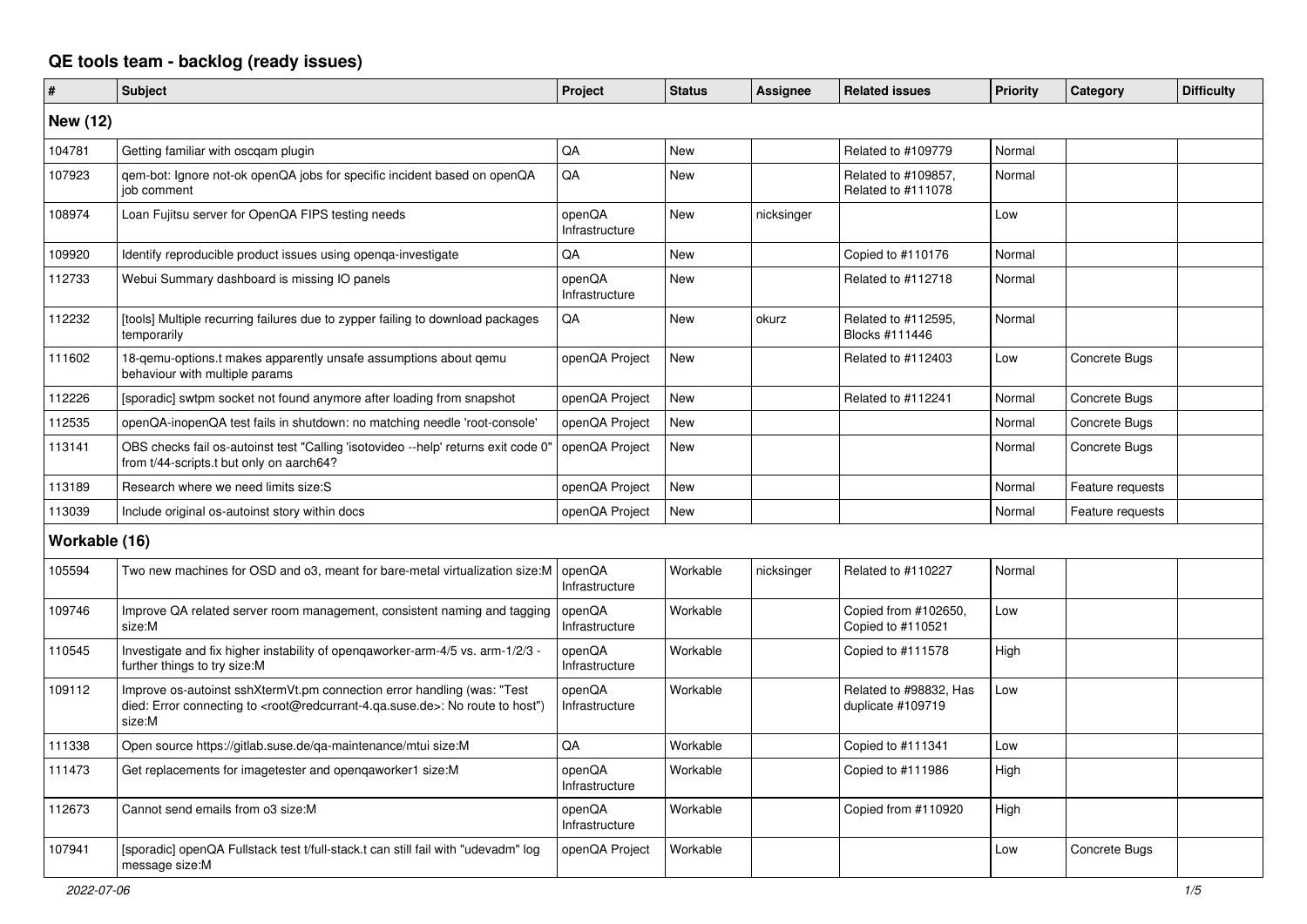| $\vert$ #       | <b>Subject</b>                                                                                                                                                                        | Project        | <b>Status</b>  | <b>Assignee</b> | <b>Related issues</b>                                                                                                                                                              | <b>Priority</b> | Category         | <b>Difficulty</b> |
|-----------------|---------------------------------------------------------------------------------------------------------------------------------------------------------------------------------------|----------------|----------------|-----------------|------------------------------------------------------------------------------------------------------------------------------------------------------------------------------------|-----------------|------------------|-------------------|
| 113138          | sporadic failure in openQA test "t/ui/23-audit-log.t" size:M                                                                                                                          | openQA Project | Workable       |                 |                                                                                                                                                                                    | High            | Concrete Bugs    |                   |
| 81899           | [easy][beginner] Move code from isotovideo to a module size:M                                                                                                                         | openQA Project | Workable       | okurz           | Related to #108530                                                                                                                                                                 | Low             | Feature requests |                   |
| 99663           | Use more perl signatures - os-autoinst size:M                                                                                                                                         | openQA Project | Workable       | okurz           | Related to #102146,<br>Related to #104986,<br>Related to #104520,<br>Related to #106654,<br>Related to #108323,<br>Related to #110983.<br>Related to #112319,<br>Copied to #100967 | Low             | Feature requests |                   |
| 100967          | Use more perl signatures - openQA size:M                                                                                                                                              | openQA Project | Workable       | okurz           | Copied from #99663,<br>Copied to #105127                                                                                                                                           | Low             | Feature requests |                   |
| 106056          | [virtualization][tools] Improve retry behaviour and connection error handling in<br>backend::ipmi (was: "Fail to connect openqaipmi5-sp.qa.suse.de on our osd<br>environment") size:M | openQA Project | Workable       |                 | Related to #102650                                                                                                                                                                 | Low             | Feature requests |                   |
| 111066          | Document suggested workflows for multiple teams reviewing openQA test<br>results size:M                                                                                               | openQA Project | Workable       |                 |                                                                                                                                                                                    | Normal          | Feature requests |                   |
| 111770          | Limit finished tests on /tests, but query configurable and show complete<br>number of jobs size:S                                                                                     | openQA Project | Workable       |                 |                                                                                                                                                                                    | Low             | Feature requests |                   |
| 113201          | Integrate spike solution for accessing VMWare's VNC-over-websockets into<br>os-autoinst's VNC console size:M                                                                          | openQA Project | Workable       |                 |                                                                                                                                                                                    | High            | Feature requests |                   |
| In Progress (4) |                                                                                                                                                                                       |                |                |                 |                                                                                                                                                                                    |                 |                  |                   |
| 111341          | Open source https://gitlab.suse.de/qa-maintenance/qam-oscplugin/ size:M                                                                                                               | QA             | In Progress    | osukup          | Copied from #111338                                                                                                                                                                | Normal          |                  |                   |
| 113282          | Many incompletes due to VNC error "backend died: unexpected end of data at<br>/usr/lib/os-autoinst/consoles/VNC.pm line 183.", especially on o3/aarch64                               | openQA Project | In Progress    | mkittler        | Related to #111004                                                                                                                                                                 | Normal          | Concrete Bugs    |                   |
| 95783           | Provide support for multi-machine scenarios handled by openqa-investigate<br>size:M                                                                                                   | openQA Project | In Progress    | mkittler        | Related to #103425,<br>Related to #71809,<br>Related to #69976,<br>Related to #107014,<br>Related to #110518,<br>Related to #110530,<br>Related to #110176,<br>Copied from #81859  | Normal          | Feature requests |                   |
| 111992          | Deal with QEMU and OVMF default resolution being 1280x800, affecting (at<br>least) qxl size:M                                                                                         | openQA Project | In Progress    | tinita          |                                                                                                                                                                                    | High            | Feature requests |                   |
| Blocked (35)    |                                                                                                                                                                                       |                |                |                 |                                                                                                                                                                                    |                 |                  |                   |
| 91646           | [saga][epic] SUSE Maintenance QA workflows with fully automated testing,<br>approval and release                                                                                      | $\mathsf{QA}$  | <b>Blocked</b> | okurz           | Copied to #99303                                                                                                                                                                   | Normal          |                  |                   |
| 96539           | Conclude migration of qam.suse.de                                                                                                                                                     | $\mathsf{QA}$  | <b>Blocked</b> | okurz           |                                                                                                                                                                                    | Normal          |                  |                   |
| 94105           | [epic] Use feedback from openga-investigate to automatically inform on github<br>pull requests, open tickets, weed out automatically failed tests                                     | QA             | Blocked        | okurz           | Related to #91773,<br>Related to #107014                                                                                                                                           | Normal          |                  |                   |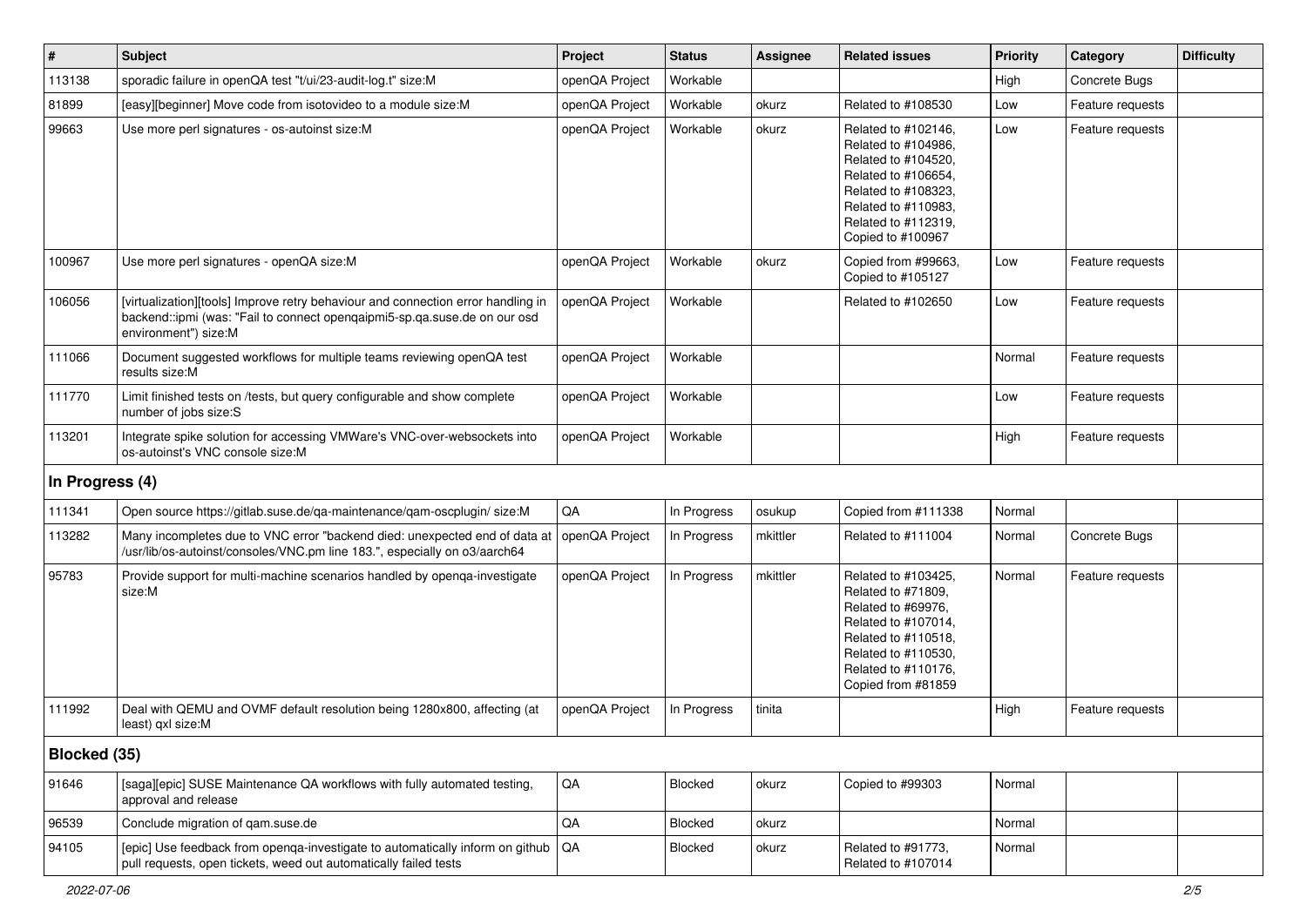| $\pmb{\#}$ | Subject                                                                                                                                                                                                                     | Project                  | <b>Status</b>  | Assignee   | <b>Related issues</b>                                                               | Priority | Category         | <b>Difficulty</b> |
|------------|-----------------------------------------------------------------------------------------------------------------------------------------------------------------------------------------------------------------------------|--------------------------|----------------|------------|-------------------------------------------------------------------------------------|----------|------------------|-------------------|
| 97862      | More openQA worker hardware for OSD size:M                                                                                                                                                                                  | openQA<br>Infrastructure | <b>Blocked</b> | okurz      | Copied from #97043,<br>Copied to #104970                                            | High     |                  |                   |
| 103736     | Make aarch64 machine chan-1 up and running after it is broken size: M                                                                                                                                                       | openQA<br>Infrastructure | <b>Blocked</b> | nicksinger |                                                                                     | High     |                  |                   |
| 110884     | [epic] Properly maintained open source mtui+oscgam                                                                                                                                                                          | QA                       | Blocked        | okurz      |                                                                                     | Normal   |                  |                   |
| 110920     | Emails from 03 are rejected by mx2.suse.de for certain sender/recipients<br>size:S                                                                                                                                          | openQA<br>Infrastructure | <b>Blocked</b> | okurz      | Copied from #110629,<br>Copied to #112673                                           | High     |                  |                   |
| 111347     | [saga][epic] Properly maintained Maintenance QA tooling                                                                                                                                                                     | QA                       | <b>Blocked</b> | okurz      | Copied from #99303                                                                  | Normal   |                  |                   |
| 111446     | openQA-in-openQA tests fail due to corrupted downloaded rpm<br>auto_review:"Test died: command '.*zypper -n in<br>os-autoinst-distri-opensuse-deps' failed at<br>openqa//tests/install/test_distribution.pm line 1.*":retry | QA                       | <b>Blocked</b> | okurz      | Blocked by #112232                                                                  | Low      |                  |                   |
| 112367     | [tools] python-paramiko on Leap/SLE throws exception with ed25519 key<br>size:M                                                                                                                                             | QA                       | <b>Blocked</b> | jbaier_cz  |                                                                                     | Normal   |                  |                   |
| 98952      | [epic] t/full-stack.t sporadically fails "clickElement: element not interactable"<br>and other errors                                                                                                                       | openQA Project           | <b>Blocked</b> | mkittler   | Related to #101734                                                                  | Low      | Concrete Bugs    |                   |
| 101048     | [epic] Investigate and fix higher instability of opengaworker-arm-4/5 vs.<br>$arm-1/2/3$                                                                                                                                    | openQA Project           | <b>Blocked</b> | mkittler   | Related to #101030                                                                  | High     | Concrete Bugs    |                   |
| 99660      | [epic] Use more perl signatures in our perl projects                                                                                                                                                                        | openQA Project           | <b>Blocked</b> | okurz      |                                                                                     | Low      | Feature requests |                   |
| 109656     | [epic] Stable non-gemu backends                                                                                                                                                                                             | openQA Project           | <b>Blocked</b> | okurz      | Related to #99345                                                                   | Normal   | Feature requests |                   |
| 109668     | [saga][epic] Stable and updated non-gemu backends for SLE validation                                                                                                                                                        | openQA Project           | <b>Blocked</b> | okurz      | Related to #37339                                                                   | High     | Feature requests |                   |
| 109740     | [epic] Stable os-autoinst unit tests with good coverage                                                                                                                                                                     | openQA Project           | <b>Blocked</b> | okurz      | Related to #109620                                                                  | Low      | Feature requests |                   |
| 80142      | [saga][epic] Scale out: Redundant/load-balancing deployments of openQA,<br>easy containers, containers on kubernetes                                                                                                        | openQA Project           | <b>Blocked</b> | okurz      | Related to #80466,<br>Related to #92893,<br>Related to #110497                      | High     | Feature requests |                   |
| 80150      | [epic] Scale out openQA: Easier openQA setup                                                                                                                                                                                | openQA Project           | <b>Blocked</b> | okurz      |                                                                                     | Normal   | Feature requests |                   |
| 81060      | [epic] openQA web UI in kubernetes                                                                                                                                                                                          | openQA Project           | <b>Blocked</b> | okurz      | Related to #76978                                                                   | Low      | Feature requests |                   |
| 91914      | [epic] Make reviewing openQA results per squad easier                                                                                                                                                                       | openQA Project           | <b>Blocked</b> | okurz      | Related to #52655,<br>Related to #93710,<br>Copied from #91467,<br>Copied to #99306 | Normal   | Feature requests |                   |
| 92854      | [epic] limit overload of openQA webUI by heavy requests                                                                                                                                                                     | openQA Project           | <b>Blocked</b> | okurz      | Copied from #92770                                                                  | Normal   | Feature requests |                   |
| 96263      | [epic] Exclude certain Minion tasks from "Too many Minion job failures alert"<br>alert                                                                                                                                      | openQA Project           | <b>Blocked</b> | okurz      | Related to #96197.<br>Related to #98499,<br>Related to #70768                       | Normal   | Feature requests |                   |
| 97190      | Limit size of initial requests everywhere, e.g. /, /tests, etc., over webUI and<br>API                                                                                                                                      | openQA Project           | Blocked        | okurz      | Related to #41054,<br>Related to #110680,<br>Related to #110677                     | Normal   | Feature requests |                   |
| 98472      | [epic] Scale out: Disaster recovery deployments of existing openQA<br>infrastructures                                                                                                                                       | openQA Project           | Blocked        | okurz      |                                                                                     | Normal   | Feature requests |                   |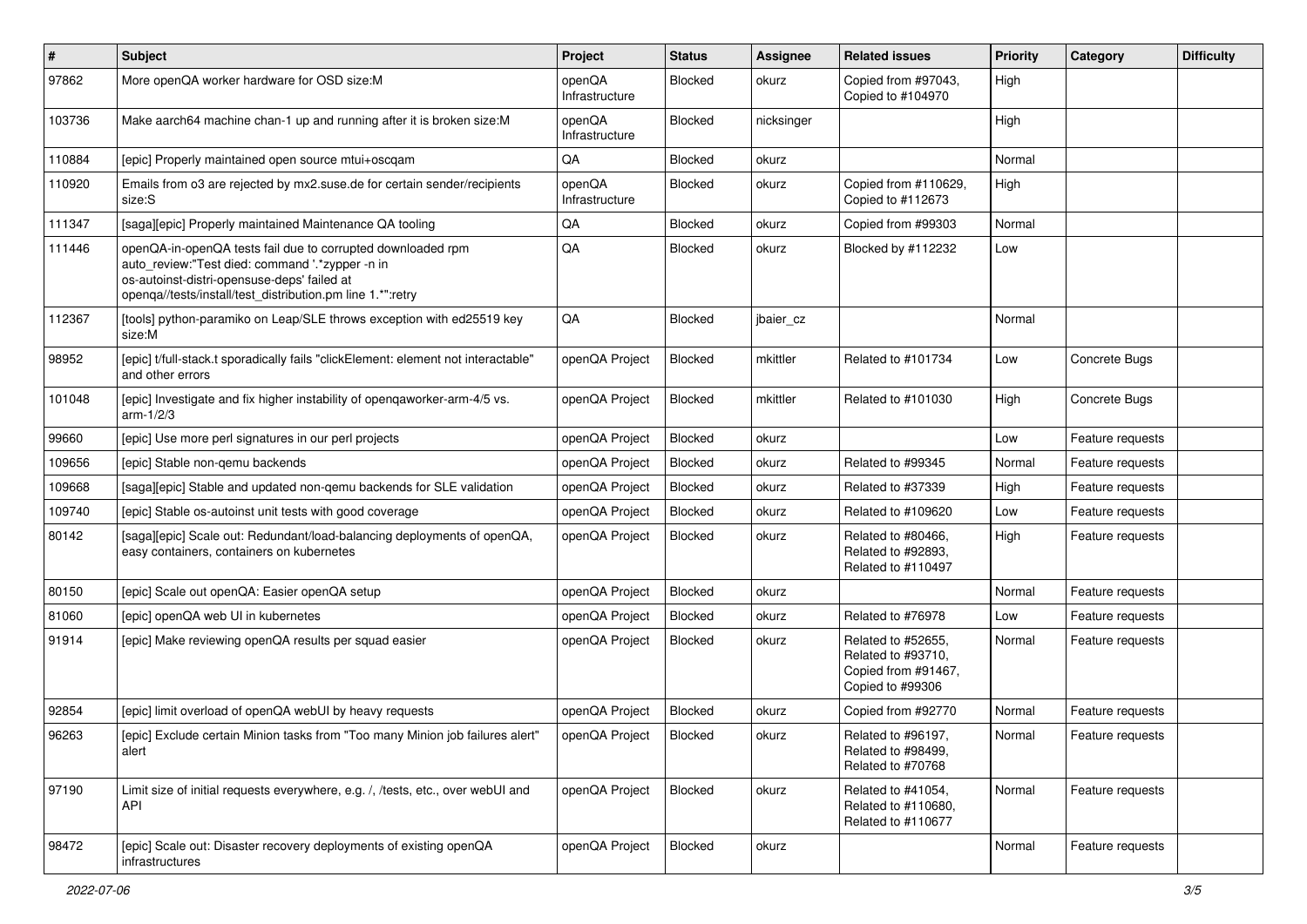| $\vert$ #     | <b>Subject</b>                                                                                                                                                                                                            | Project                  | <b>Status</b>  | Assignee | <b>Related issues</b>                                                                                                                                    | <b>Priority</b> | Category                  | <b>Difficulty</b> |
|---------------|---------------------------------------------------------------------------------------------------------------------------------------------------------------------------------------------------------------------------|--------------------------|----------------|----------|----------------------------------------------------------------------------------------------------------------------------------------------------------|-----------------|---------------------------|-------------------|
| 99831         | [epic] Better handle minion tasks failing with "Job terminated unexpectedly"                                                                                                                                              | openQA Project           | <b>Blocked</b> | mkittler |                                                                                                                                                          | Normal          | Feature requests          |                   |
| 100688        | [epic][virtualization][3rd party hypervisor] Add svirt backend compatibility for<br>vmware 7.0                                                                                                                            | openQA Project           | <b>Blocked</b> | okurz    |                                                                                                                                                          | High            | Feature requests          |                   |
| 103962        | [saga][epic] Easy multi-machine handling: MM-tests as first-class citizens                                                                                                                                                | openQA Project           | Blocked        | mkittler | Copied to #112862                                                                                                                                        | Normal          | Feature requests          |                   |
| 103971        | [epic] Easy *re*-triggering and cloning of multi-machine tests                                                                                                                                                            | openQA Project           | <b>Blocked</b> | mkittler | Related to #66071                                                                                                                                        | Normal          | Feature requests          |                   |
| 106922        | [epic][sporadic] openqa_from_git fails in dashboard due to<br>ensure_unlocked_desktop not expecting password entry screen in case of<br>locked desktop auto_review:"match=desktop-runner,screenlock timed<br>out.*":retry | openQA Project           | <b>Blocked</b> | okurz    | Related to #103122,<br>Related to #92092,<br>Related to #44441,<br>Related to #46589,<br>Related to #64078,<br>Copied from #106919,<br>Copied to #108527 | Normal          | Feature requests          |                   |
| 108527        | [epic] os-autoinst plugins (or wheels or leaves or scrolls) for scalable code<br>reuse of helper functions and segmented test distributions                                                                               | openQA Project           | <b>Blocked</b> | okurz    | Copied from #106922                                                                                                                                      | Normal          | Feature requests          |                   |
| 108530        | os-autoinst plugins: x11_start_program from os-autoinst-distri-openQA<br>dynamically loaded from another git repo size:M                                                                                                  | openQA Project           | <b>Blocked</b> | cdywan   | Related to #81899                                                                                                                                        | Normal          | Feature requests          |                   |
| 109659        | [epic] More remote workers                                                                                                                                                                                                | openQA Project           | <b>Blocked</b> | okurz    |                                                                                                                                                          | Low             | Feature requests          |                   |
| 109846        | [epic] Ensure all our database tables accomodate enough data, e.g. bigint for<br>id's                                                                                                                                     | openQA Project           | <b>Blocked</b> | okurz    | Copied from #109836                                                                                                                                      | Normal          | Feature requests          |                   |
| 99579         | [epic][retro] Follow-up to "Published QCOW images appear to be<br>uncompressed"                                                                                                                                           | openQA Project           | <b>Blocked</b> | okurz    | Related to #96557,<br>Copied from #99246                                                                                                                 | Low             | Organisational            |                   |
| 111860        | [epic] Upgrade all our infrastructure, e.g. o3+osd workers+webui and<br>production workloads, to openSUSE Leap 15.4                                                                                                       | openQA Project           | Blocked        | okurz    | Copied from #99183                                                                                                                                       | Normal          | Organisational            |                   |
| Feedback (12) |                                                                                                                                                                                                                           |                          |                |          |                                                                                                                                                          |                 |                           |                   |
| 111171        | Handle installation of new FC switch                                                                                                                                                                                      | openQA<br>Infrastructure | Feedback       | okurz    |                                                                                                                                                          | Low             |                           |                   |
| 111986        | Ensure uno.openganet.opensuse.org is properly used                                                                                                                                                                        | openQA<br>Infrastructure | Feedback       | okurz    | Copied from #111473                                                                                                                                      | Normal          |                           |                   |
| 111998        | Make our SLE related tooling work with upcoming changes to build.suse.de<br>(2FA and ssh key based authentication) size:M                                                                                                 | QA                       | Feedback       | mkittler |                                                                                                                                                          | High            |                           |                   |
| 112898        | Minion workers alert triggering on and off size:M                                                                                                                                                                         | QA                       | Feedback       | okurz    | Related to #96380                                                                                                                                        | High            |                           |                   |
| 112916        | postgresql.conf is invalid after recent salt changes size:M                                                                                                                                                               | openQA<br>Infrastructure | Feedback       | okurz    | Copied from #112718                                                                                                                                      | Normal          |                           |                   |
| 113087        | [qa-tools][qem-bot] malformed data in smelt incident causes smelt sync fail                                                                                                                                               | QA                       | Feedback       | okurz    |                                                                                                                                                          | High            |                           |                   |
| 109737        | [opensuse][sporadic] test fails in chromium due to lost characters when typing<br>in the address bar size:M                                                                                                               | openQA Tests             | Feedback       | cdywan   | Related to #107632                                                                                                                                       | High            | Bugs in existing<br>tests |                   |
| 111989        | Seems like o3 machines do not automatically reboot anymore, likely because<br>we continuously call `zypper dup` so that the nightly upgrades don't find any<br>changes? size:M                                            | openQA Project           | Feedback       | okurz    | Copied from #105379                                                                                                                                      | Normal          | Concrete Bugs             |                   |